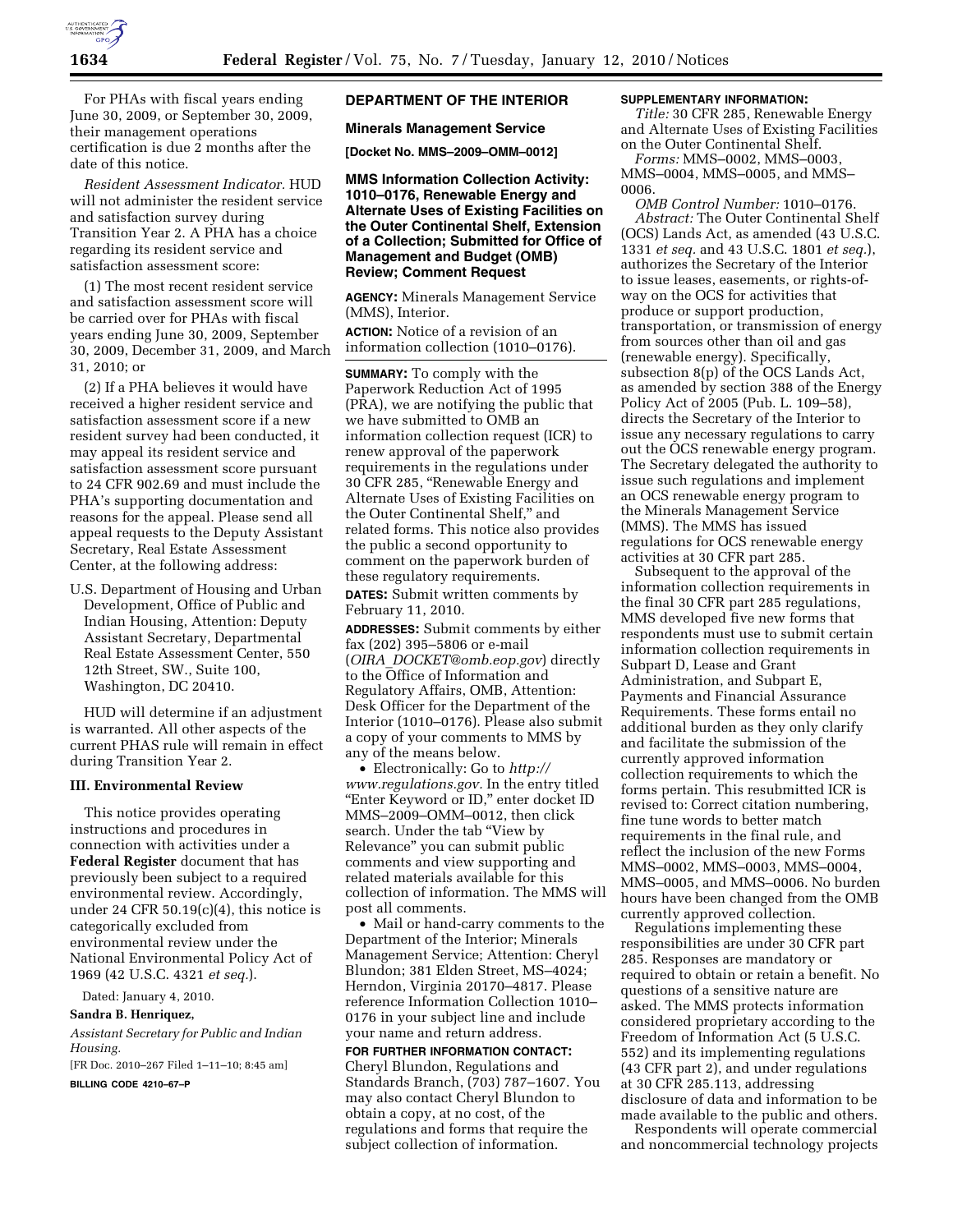that include installation, construction, operation and maintenance, and decommissioning of offshore facilities, as well as possible onshore support facilities. The MMS must ensure that these activities and operations on the OCS are carried out in a safe and pollution-free manner, do not interfere with the rights of other users on the OCS, and balance the protection and development of OCS resources. To do this, MMS needs information concerning the proposed activities, facilities, safety equipment, inspections and tests, and natural and manmade hazards near the site, as well as assurance of fiscal responsibility. Specifically, MMS will use the information collected under part 285 to:

• Determine if applicants and assignees are qualified to hold leases on the OCS. Information is used to track ownership of leases as to record title, operating rights, and right-of-way (ROW) or right of use and easement (RUE), as well as to approve requests to designate an operator to act on the lessee's behalf. Information is necessary to approve assignment, relinquishment, or cancellation requests. Information is used to document that a lease, ROW, or RUE has been surrendered by the record title holder and to ensure that all legal obligations are met and facilities are properly decommissioned.

• Determine if an application for a ROW or RUE serves the purpose specified in the grant.

• Review and approve SAPs, COPs, and GAPs prior to allowing activities to commence on a lease to ensure that the activities will protect human, marine, and coastal environments of the OCS; to review plans for taking safety equipment out of service to ensure alternate measures are used that will properly provide for the safety of the facilities. The MMS inspectors monitor the records concerning facility inspections and tests to ensure safety of operations and protection of the environment and to schedule their workload to permit witnessing and inspecting operations. The information provides lessees greater flexibility to comply with regulatory requirements through approval of alternative equipment or procedures and departures to regulations if they demonstrate equal or better compliance with the appropriate performance standards.

• Ensure that, if granted, proposed routes of an ROW or RUE do not conflict with any State requirements or unduly interfere with other OCS activities.

• Determine if all facilities, project easements, cables, pipelines, and

obstructions, when they are no longer needed, are properly removed or decommissioned, and that the seafloor is cleared of all obstructions created by operations on the lease, project easement, RUE or ROW.

• Improve safety and environmental protection on the OCS through collection and analysis of accident reports to ascertain the cause of the accidents and to determine ways to prevent recurrences.

In addition to the above, forms will be submitted to MMS. The MMS needs the information on the forms for proper and efficient administration of OCS renewable energy leases and grants and to document the financial responsibility of lessees and grantees. Forms MMS– 0002, MMS–0003, MMS–0004, and MMS–0006 are needed by renewable energy entities on the OCS to designate an operator and to assign or relinquish a lease or grant. Form MMS–0005 is needed to procure and submit a bond for the purpose of meeting financial assurance requirements as set forth in the regulations. The MMS will maintain the forms that are submitted as official lease and grant records pertaining to operating responsibilities, ownership, and financial responsibility.

*Respondents submit the following forms to MMS under 30 CFR part 285, subpart D. The forms and their purposes are:* 

## **OCS Renewable Energy Assignment of Grant, Form MMS–0002**

The MMS uses this form as the official record as to the assignment of record title interest in a renewable energy grant (Right-of-Way or Right-of-Use and Easement). The MMS uses the information to identify the assigned grant interest and any new grant resulting from the assignment. The information on Form MMS–0002 will be filed and maintained in the applicable MMS regional office.

#### **OCS Renewable Energy Assignment of Interest in Lease, Form MMS–0003**

The MMS uses this form as the official record as to the assignment of record title interest in a renewable energy lease. The MMS uses the information to identify the assigned lease interest and any new lease resulting from the assignment. The information on Form MMS–0003 will be filed and maintained in the applicable MMS regional office.

## **OCS Renewable Energy Lease or Grant Relinquishment Application, Form MMS–0004**

The MMS uses this form as the official record as to the relinquishment

of a renewable energy lease or grant. Although relinquishment may be required by MMS under 30 CFR 285.658(c), in most cases relinquishments will be filed voluntarily. Form MMS–0004 is required for any relinquishment and will be filed and maintained in the applicable MMS regional office.

#### **OCS Renewable Energy Lessee's, Grantee's, and Operator's Bond, Form MMS–0005**

The MMS uses this form as the official instrument for filing and maintaining a surety bond for financial assurance relating to a lease or grant in compliance with the requirements of 30 CFR 285, subpart E. Form MMS–0005 is required for all bonds and other forms of financial assurance and will be filed and maintained in the applicable MMS regional office.

## **OCS Renewable Energy Lease or Grant Designation of Operator, Form MMS– 0006**

The MMS uses the information in this form as the official record as to designation of the individual, corporation, or association having control or management of activities on a renewable energy lease or grant. Form MMS–0006 is required to designate an operator or to notify MMS of a change in the designated operator.

*Frequency:* Varies depending upon the requirement, but is generally on occasion or annual.

*Description of Respondents:* Primary respondents comprise Federal OCS companies that submit unsolicited proposals or responses to **Federal Register** notices; or are lessees, designated operators, and ROW or RUE grant holders. Other potential respondents are companies or state and local governments that submit information or comments relative to alternative energy-related uses of the OCS; certified verification agents (CVAs); and surety or third-party guarantors.

*Estimated Reporting and Recordkeeping Hour Burden:* The estimated annual hour burden for this information collection is a total of 31,124 hours. The following chart details the individual components and estimated hour burdens. In calculating the burdens, we assumed that respondents perform certain requirements in the normal course of their activities. We consider these to be usual and customary and took that into account in estimating the burden.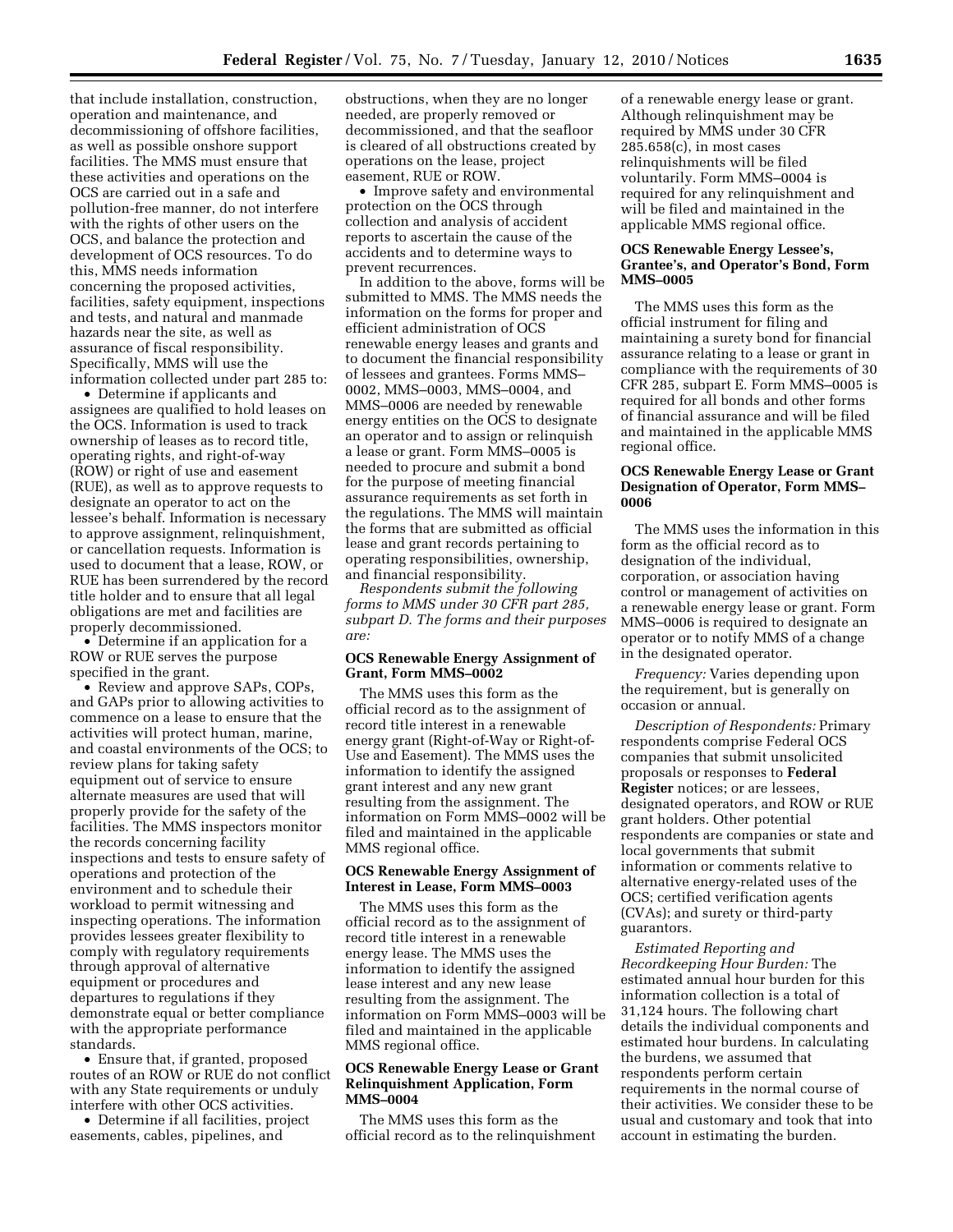|                                                                                          |                                                                                                                                                                                                                          |                                                            | Non-hour cost burdens                                         |                           |
|------------------------------------------------------------------------------------------|--------------------------------------------------------------------------------------------------------------------------------------------------------------------------------------------------------------------------|------------------------------------------------------------|---------------------------------------------------------------|---------------------------|
| Section(s) in 30 CFR 285                                                                 | Reporting and recordkeeping<br>requirement                                                                                                                                                                               | Hour<br>burden                                             | Average number of annual<br>responses                         | Annual<br>burden<br>hours |
|                                                                                          | <b>Subpart A-General Provisions</b>                                                                                                                                                                                      |                                                            |                                                               |                           |
| 102; 105; 110                                                                            | These sections contain general references to submitting comments, requests, applications,<br>plans, notices, reports, and/or supplemental information for MMS approval-burdens cov-<br>ered under specific requirements. |                                                            |                                                               | 0                         |
|                                                                                          | State and local governments enter into<br>task force or joint planning or coordina-<br>tion agreement with MMS.                                                                                                          | $\mathbf{1}$                                               | 6 agreements                                                  | 6                         |
|                                                                                          | Request general departures not specifi-<br>cally covered elsewhere in part 285.                                                                                                                                          | $^{2}$                                                     | 6 requests                                                    | 12                        |
|                                                                                          | Make oral requests or notifications and<br>submit written follow up within 3 busi-<br>ness days not specifically covered<br>elsewhere in part 285.                                                                       | 1.                                                         |                                                               | 8                         |
| 106; 107; 213(e); 230(f); 302(a);<br>408(b)(7); 409(c); 1005(c);<br>1007(c); 1013(b)(7). | Submit evidence of qualifications to hold<br>a lease or grant, required information<br>and supporting information.                                                                                                       | $\mathbf{2}^{\circ}$                                       | 20 evidence submissions                                       | 40                        |
|                                                                                          | Request exception from exclusion or dis-<br>qualification from participating in trans-<br>actions covered by Federal non-pro-<br>curement debarment and suspension<br>system.                                            | 1.                                                         | 1 exception                                                   | 1                         |
| 106(b)(2), (3); 225; 527(c);<br>705(c)(2); 1016.                                         | Request reconsideration and/or hearing                                                                                                                                                                                   | Requirement not considered IC under 5 CFR<br>1320.3(h)(9). |                                                               | $\Omega$                  |
|                                                                                          | Notify MMS within 3 business days after<br>learning of any action filed alleging re-<br>spondent is insolvent or bankrupt.                                                                                               | 1.                                                         |                                                               | 1                         |
|                                                                                          | Notify MMS in writing of merger, name<br>change, or change of business form no<br>later than 120 days after earliest of ei-<br>ther the effective date or filing date.                                                   |                                                            | Requirement not considered IC under 5 CFR<br>$1320.3(h)(1)$ . | 0                         |
|                                                                                          | Within 30 days of receiving bill, submit<br>processing fee payments for MMS doc-<br>ument or study preparation to process<br>applications and requests.                                                                  | .5                                                         | 4 fee submissions                                             | 2                         |
|                                                                                          |                                                                                                                                                                                                                          |                                                            | 4 MMS payments $x$ \$4,000 = \$16,000                         |                           |
|                                                                                          | Submit comments on proposed proc-<br>essing fee or request approval to per-<br>form or directly pay contractor for all or<br>part of any document, study, or other<br>activity, to reduce MMS processing<br>costs.       | 2                                                          | 4 processing fee comments or<br>reduction requests.           | 8                         |
|                                                                                          | Perform, conduct, develop, etc., all or<br>part of any document, study, or other<br>activity; and provide results to MMS to<br>reduce MMS processing fee.                                                                | 19,000                                                     | 1 submission                                                  | 19,000                    |
|                                                                                          | Pay contractor for all or part of any docu-<br>ment, study, or other activity, and pro-<br>vide results to MMS to reduce MMS<br>processing costs.                                                                        | 3 contractor payments x $$950,000 = $2,850,000$            |                                                               |                           |
| 111(b)(7); 118(a); 436(c)                                                                | Appeal MMS estimated processing costs,<br>decisions, or orders pursuant to 30<br>CFR 290.                                                                                                                                |                                                            | Exempt under 5 CFR $1320.4(a)(2)$ , (c)                       | 0                         |
|                                                                                          | Respond to the Freedom of Information<br>Act release schedule.                                                                                                                                                           | 4                                                          |                                                               |                           |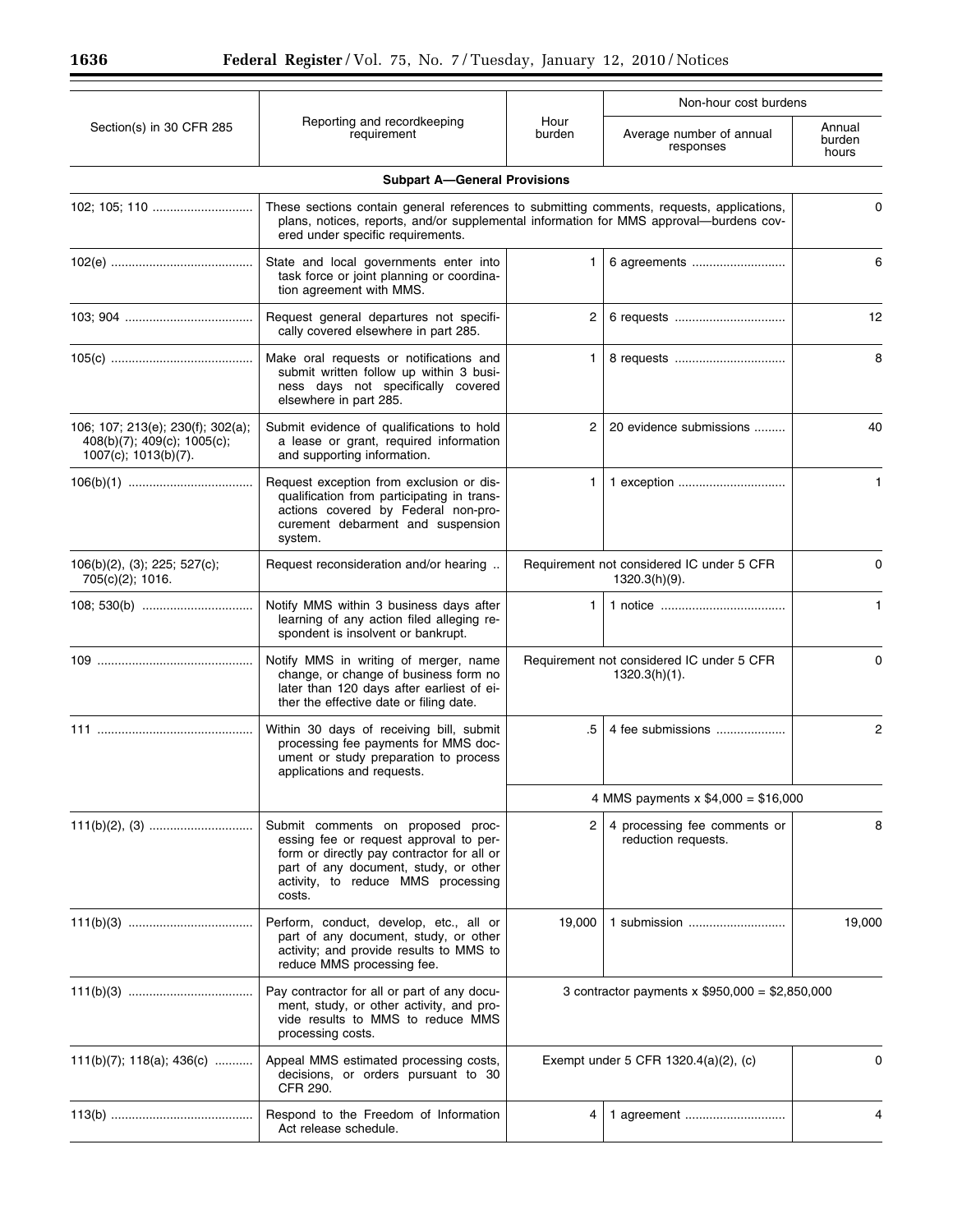|                                             |                                                                                                                                                                                                                                                        |                |                                                                                 | Non-hour cost burdens     |  |
|---------------------------------------------|--------------------------------------------------------------------------------------------------------------------------------------------------------------------------------------------------------------------------------------------------------|----------------|---------------------------------------------------------------------------------|---------------------------|--|
| Section(s) in 30 CFR 285                    | Reporting and recordkeeping<br>requirement                                                                                                                                                                                                             | Hour<br>burden | Average number of annual<br>responses                                           | Annual<br>burden<br>hours |  |
|                                             | Request approval to use later edition of a<br>document incorporated by reference or<br>alternative compliance.                                                                                                                                         | 1              |                                                                                 | $\mathbf{1}$              |  |
|                                             | The Director may occasionally request in-<br>formation to administer and carry out<br>the offshore alternative energy program<br>via Federal Register Notices.                                                                                         |                |                                                                                 | 100                       |  |
|                                             | Within 15 days of bid rejection, request<br>reconsideration of bid decision or rejec-<br>tion.                                                                                                                                                         |                | Requirement not considered IC under 5 CFR<br>1320.3(h)(9).                      | $\Omega$                  |  |
|                                             |                                                                                                                                                                                                                                                        |                | 78 responses                                                                    | 19,183 hours              |  |
|                                             | <b>Subtotal</b>                                                                                                                                                                                                                                        |                | \$2,866,000 non-hour costs                                                      |                           |  |
|                                             | Subpart B-Issuance of OCS Alternative Energy Leases                                                                                                                                                                                                    |                |                                                                                 |                           |  |
| 200; 224; 231; 235; 236; 238                | These sections contain references to information submissions, approvals, requests, applica-<br>tions, plans, payments, etc., the burdens for which are covered elsewhere in part 285                                                                   |                |                                                                                 | 0                         |  |
| 210; 211(a), (b); 213 thru 216              | Submit comments in response to Federal<br>Register notices on Request for Inter-<br>est in OCS Leasing, Call for Informa-<br>tion and Nominations (Call), Area Iden-<br>tification, and the Proposed Sale Notice.                                      | 4              | 16 comments                                                                     | 64                        |  |
| 211(d); 216; 220 thru 223;<br>$231(c)(2)$ . | Submit bid, payments, and required infor-<br>mation in response to Federal Reg-<br>ister Final Sale Notice.                                                                                                                                            | 5              |                                                                                 | 60                        |  |
|                                             | Within 10 business days, execute 3 cop-<br>ies of lease form and return to MMS<br>with required payments, including evi-<br>dence that agent is authorized to act<br>for bidder; if applicable, submit informa-<br>tion to support delay in execution. | 1              | 5 lease executions                                                              | 5                         |  |
| 230; 231(a)                                 | Submit unsolicited request and acquisi-<br>tion fee for a commercial or limited<br>lease.                                                                                                                                                              | 5              | 5 unsolicited requests                                                          | 25                        |  |
|                                             | Submit comments in response to Federal<br><b>Register</b> notice re interest of unsolic-<br>ited request for a lease.                                                                                                                                  | 4              | 4 unsolicited requests                                                          | 16                        |  |
|                                             | Within 10 business days of receiving<br>lease documents, execute lease; file fi-<br>nancial assurance and supporting doc-<br>umentation.                                                                                                               | 2              |                                                                                 | 8                         |  |
|                                             | Within 45 days of receiving lease copies,<br>submit rent and rent information.                                                                                                                                                                         |                | Burdens covered by information collections<br>approved for 30 CFR Subchapter A. | 0                         |  |
|                                             | Request additional time to extend prelimi-<br>nary or site assessment term of com-<br>mercial or limited lease, including re-<br>vised schedule for SAP, COP, or GAP<br>submission.                                                                    | 1              |                                                                                 | 2                         |  |
|                                             | Request lease be dated and effective 1st<br>day of month in which signed.                                                                                                                                                                              | 1              |                                                                                 | 1                         |  |
|                                             | Subtotal                                                                                                                                                                                                                                               |                | 49 responses                                                                    | 181 hours                 |  |
|                                             | Subpart C-ROW Grants and RUE Grants for Alternative Energy Activities                                                                                                                                                                                  |                |                                                                                 |                           |  |
| 306; 309; 315; 316                          | These sections contain references to information submissions, approvals, requests, applica-<br>tions, plans, payments, etc., the burdens for which are covered elsewhere in part 285.                                                                  |                |                                                                                 | 0                         |  |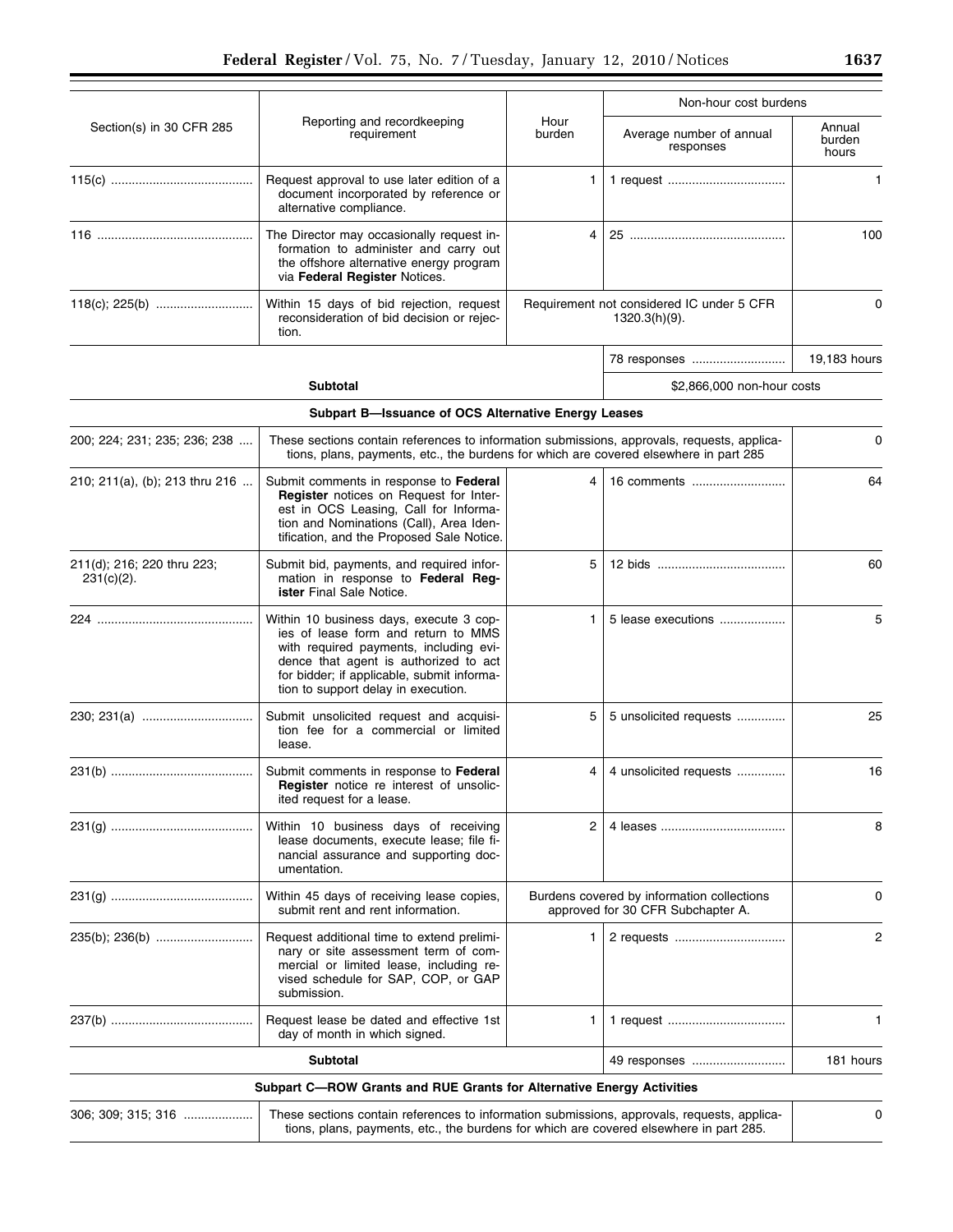|                                               |                                                                                                                                                                                                                                                                                                                                                                                 |                                                              | Non-hour cost burdens                                         |                           |
|-----------------------------------------------|---------------------------------------------------------------------------------------------------------------------------------------------------------------------------------------------------------------------------------------------------------------------------------------------------------------------------------------------------------------------------------|--------------------------------------------------------------|---------------------------------------------------------------|---------------------------|
| Section(s) in 30 CFR 285                      | Reporting and recordkeeping<br>requirement                                                                                                                                                                                                                                                                                                                                      | Hour<br>burden                                               | Average number of annual<br>responses                         | Annual<br>burden<br>hours |
| 302(a); 305; 306                              | Submit 1 paper copy and 1 electronic<br>version of a request for a new or modi-<br>fied ROW or RUE and required infor-<br>mation, including qualifications to hold<br>a grant.                                                                                                                                                                                                  | 5                                                            | 1 ROW/RUE request                                             | 5                         |
|                                               | Submit comments on competitive interest<br>in response to Federal Register notice<br>of proposed ROW or RUE grant area<br>or comments on notice of grant auction.                                                                                                                                                                                                               | 4                                                            | 2 comments                                                    | 8                         |
| $308(a)(2)$ , (b); 315; 316                   | Submit bid and payments in response to<br>Federal Register notice of auction for<br>a ROW or RUE grant.                                                                                                                                                                                                                                                                         | 5                                                            |                                                               | 5                         |
|                                               | Submit decision to accept or reject terms<br>and conditions of noncompetitive ROW<br>or RUE grant.                                                                                                                                                                                                                                                                              | 2                                                            |                                                               | $\overline{c}$            |
|                                               | <b>Subtotal</b>                                                                                                                                                                                                                                                                                                                                                                 |                                                              | 5 responses                                                   | 20 hours                  |
|                                               | Subpart D-Lease and Grant Administration                                                                                                                                                                                                                                                                                                                                        |                                                              |                                                               |                           |
| 400; 401; 402; 405; 409; 416,<br>433.         | These sections contain references to information submissions, approvals, requests, applica-<br>tions, plans, payments, etc., the burdens for which are covered elsewhere in part 285.                                                                                                                                                                                           |                                                              |                                                               | 0                         |
|                                               | Take measures directed by MMS in ces-<br>sation order and submit reports in<br>order to resume activities.                                                                                                                                                                                                                                                                      | 100                                                          | 1 cessation measures report                                   | 100                       |
|                                               | Submit written notice of change of ad-<br>dress.                                                                                                                                                                                                                                                                                                                                |                                                              | Requirement not considered IC under 5 CFR<br>$1320.3(h)(1)$ . | 0                         |
| 405(e); Form MMS-0006                         | If designated operator (DO) changes, no-<br>tify MMS and identify new DO for MMS<br>approval.                                                                                                                                                                                                                                                                                   | 1.                                                           | 1 new DO notice                                               | $\mathbf{1}$              |
| 408 thru 411; Forms MMS-0002<br>and MMS-0003. | Within 90 days after last party executes a<br>transfer agreement, submit 1 paper<br>copy and 1 electronic version of a<br>lease or grant assignment application,<br>including originals of each instrument<br>creating or transferring ownership of<br>record title, eligibility and other quali-<br>fications; and evidence that agent is<br>authorized to execute assignment. | 1 (30 minutes<br>per form $\times$ 2<br>$forms = 1$<br>hour) | 2 assignment requests/instru-<br>ments submissions.           | 2                         |
| 415(a)(1); 416; 420(a), (b);<br>$428(b)$ .    | Submit request for suspension and re-<br>quired information no later than 90<br>days prior to lease or grant expiration.                                                                                                                                                                                                                                                        | 10                                                           | 2 suspension requests                                         | 20                        |
|                                               | Conduct, and if required pay for, site-spe-<br>cific study to evaluate cause of harm or<br>damage; and submit 1 paper copy and<br>1 electronic version of study and re-<br>sults.                                                                                                                                                                                               | 100                                                          | 1 study/submission                                            | 100                       |
|                                               |                                                                                                                                                                                                                                                                                                                                                                                 |                                                              | 1 study $\times$ \$950,000 = \$950,000                        |                           |
| 425 thru 428; 652(a)                          | Request lease or grant renewal no later<br>than 180 days before termination date<br>of your limited lease or grant, or no<br>later than 2 years before termination<br>date of operations term of commercial<br>lease.                                                                                                                                                           | 6                                                            | 2 renewal requests                                            | 12                        |
| 435; 658(c)(2); Form MMS-<br>0004.            | Submit 1 paper copy and 1 electronic<br>version of application to relinquish                                                                                                                                                                                                                                                                                                    | 1.                                                           | 2 relinquishments                                             | 2                         |

lease or grant.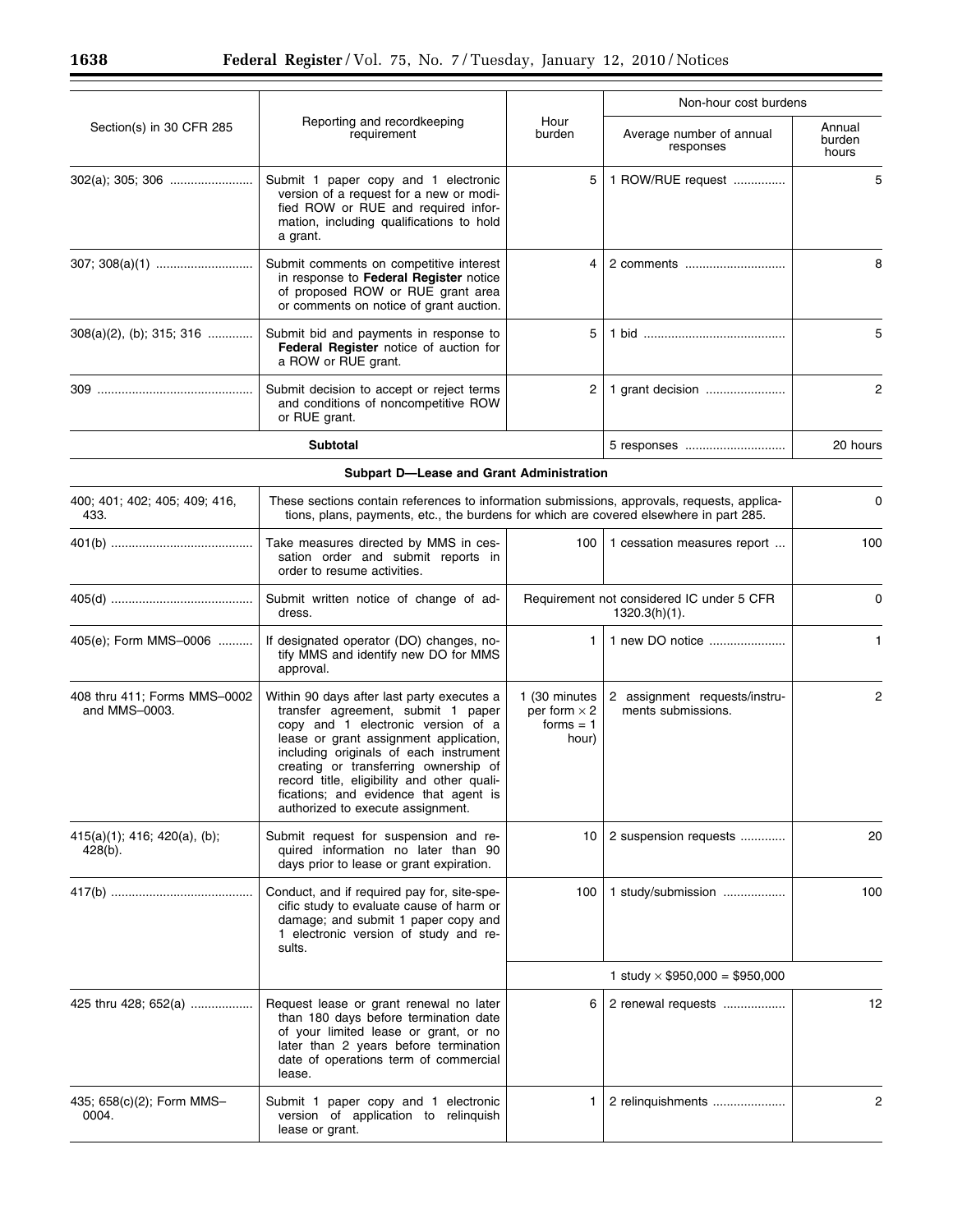|                                                          |                                                                                                                                                                                                                                                                                                                                                                                                  |                | Non-hour cost burdens                                                           |                           |
|----------------------------------------------------------|--------------------------------------------------------------------------------------------------------------------------------------------------------------------------------------------------------------------------------------------------------------------------------------------------------------------------------------------------------------------------------------------------|----------------|---------------------------------------------------------------------------------|---------------------------|
| Section(s) in 30 CFR 285                                 | Reporting and recordkeeping<br>requirement                                                                                                                                                                                                                                                                                                                                                       | Hour<br>burden | Average number of annual<br>responses                                           | Annual<br>burden<br>hours |
|                                                          | Provide information for reconsideration of<br>MMS decision to contract or cancel<br>lease or grant area.                                                                                                                                                                                                                                                                                         |                | Requirement not considered IC under 5 CFR<br>$1320.3(h)(9)$ .                   | 0                         |
|                                                          |                                                                                                                                                                                                                                                                                                                                                                                                  |                |                                                                                 | 237 hours                 |
|                                                          | <b>Subtotal</b>                                                                                                                                                                                                                                                                                                                                                                                  |                | \$950,000                                                                       |                           |
|                                                          | <b>Subpart E-Payments and Financial Assurance Requirements</b>                                                                                                                                                                                                                                                                                                                                   |                |                                                                                 |                           |
| for which are covered elsewhere in part 285.             | An *indicates the primary cites for providing bonds or other financial assurance, and the burdens include any previous or sub-<br>sequent references throughout part 285 to furnish, replace, or provide additional bonds, securities, or financial assurance.<br>This subpart contains references to other information submissions, approvals, requests, applications, plans, etc., the burdens |                |                                                                                 | 0                         |
| 500 thru 509; 1011                                       | Submit payor information, payments and<br>payment information, and maintain<br>auditable records according to sub-<br>chapter A regulations or guidance.                                                                                                                                                                                                                                         |                | Burdens covered by information collections<br>approved for 30 CFR Subchapter A. | 0                         |
|                                                          | Submit documentation of the gross an-<br>nual generation of electricity produced<br>by the generating facility on the<br>lease-use same form as authorized<br>by the EIA. (Burden covered under<br>DOE/EIA OMB Control Number 1905-<br>0129 to gather info and fill out form.<br>MMS's burden is for submitting a copy).                                                                         | 10 min         |                                                                                 | 1.                        |
|                                                          | Submit application and required informa-<br>tion for waiver or reduction of rental or<br>other payment.                                                                                                                                                                                                                                                                                          | 1              | 1 waiver or rental reduction                                                    | 1                         |
| * 515; 516(a)(1), (b); 525(a) thru<br>(f).               | Execute and provide \$100,000 minimum<br>lease-specific bond or other approved<br>security; or increase bond level if re-<br>quired.                                                                                                                                                                                                                                                             | 1              | 6 base-level lease bonds or<br>other security.                                  | 6                         |
| $*516(a)(2)$ , (3), (b), (c); 517;<br>$525(a)$ thru (f). | Execute and provide commercial lease<br>supplemental bonds in amounts deter-<br>mined by MMS.                                                                                                                                                                                                                                                                                                    | 1.             | 5 SAP and COP bonds                                                             | 5                         |
|                                                          | Execute and provide decommissioning<br>bond or other financial assurance;<br>schedule for providing the appropriate<br>amount.                                                                                                                                                                                                                                                                   | 1.             | 3 decommissioning bonds                                                         | 3                         |
|                                                          | Submit comments on proposed adjust-<br>ment to bond amounts.                                                                                                                                                                                                                                                                                                                                     | 1              | 3 adjustment comments                                                           | 3                         |
|                                                          | Request bond reduction and submit evi-<br>dence to justify.                                                                                                                                                                                                                                                                                                                                      | 5              | 2 reduction requests                                                            | 10                        |
| * 520; 521; 525(a) thru (f); Form<br>MMS-0005.           | Execute and provide \$300,000 minimum<br>limited lease or grant-specific bond or<br>increase financial assurance if required.                                                                                                                                                                                                                                                                    | 1              | 1 base-level ROW/RUE bond                                                       | 1                         |
|                                                          | Surety notice to lessee or ROW/RUE<br>grant holder and MMS within 5 busi-<br>ness days after initiating insolvency or<br>bankruptcy proceeding, or Treasury de-<br>certifies surety.                                                                                                                                                                                                             | 1              |                                                                                 | 1                         |
|                                                          | In lieu of surety bond, pledge other types<br>of securities, including authority for<br>MMS to sell and use proceeds.                                                                                                                                                                                                                                                                            | 2              | 1 other security pledge                                                         | 2                         |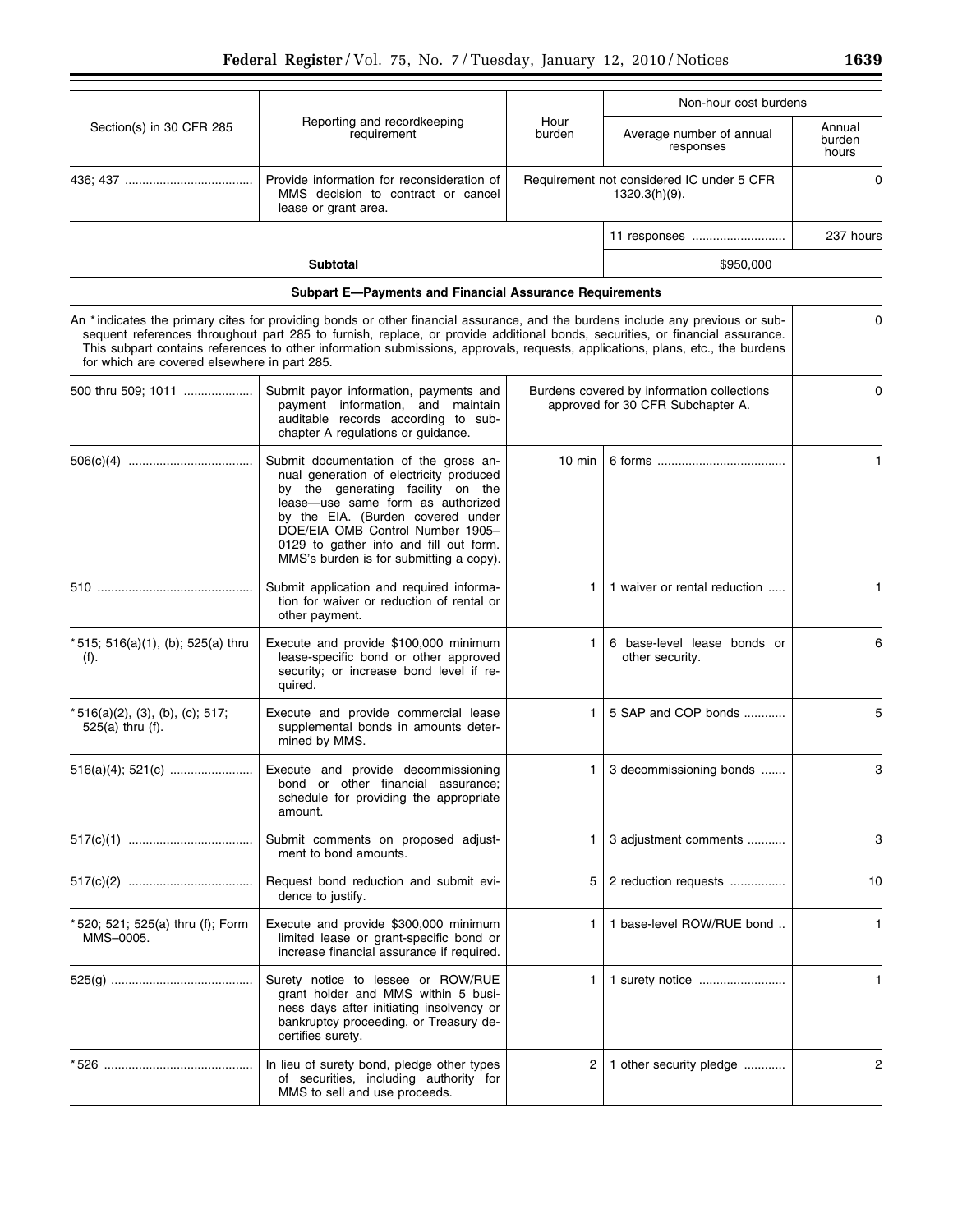|                          |                                                                                                                                                                                    |                 | Non-hour cost burdens                 |                           |
|--------------------------|------------------------------------------------------------------------------------------------------------------------------------------------------------------------------------|-----------------|---------------------------------------|---------------------------|
| Section(s) in 30 CFR 285 | Reporting and recordkeeping<br>requirement                                                                                                                                         | Hour<br>burden  | Average number of annual<br>responses | Annual<br>burden<br>hours |
|                          | Provide annual certified statements de-<br>scribing the nature and market value,<br>including brokerage firm statements/re-<br>ports.                                              | $\mathbf{1}$    | 1 statement                           | $\mathbf{1}$              |
|                          | Demonstrate financial worth/ability to<br>carry out present and future financial<br>obligations, annual updates, and re-<br>lated or subsequent actions/records/re-<br>ports, etc. | 10 <sup>1</sup> |                                       | 10                        |
|                          | Provide third-party indemnity; financial in-<br>formation/statements; additional bond<br>info; executed guarantor agreement<br>and supporting information/documenta-<br>tion.      | 10              |                                       | 10                        |
|                          | Guarantor/Surety requests MMS termi-<br>nate period of liability and notifies les-<br>see or ROW/RUE grant holder, etc.                                                            | 1.              |                                       | $\mathbf{1}$              |
|                          | In lieu of surety bond, request authoriza-<br>tion to establish decommissioning ac-<br>count, including written authorizations<br>and approvals associated with account.           | 2               | 1 decommissioning account             | $\overline{2}$            |
|                          | Notify MMS promptly of lapse in bond or<br>other security/action filed alleging les-<br>see, surety or guarantor et al. is insol-<br>vent or bankrupt.                             | 1.              |                                       | $\mathbf{1}$              |
|                          | Provide agreement from surety issuing<br>new bond to assume all or portion of<br>outstanding liabilities.                                                                          | 3               | 1 surety agreement                    | 3                         |
|                          | Within 10 business days following MMS<br>notice, lessee, grant holder, or surety<br>agrees to and demonstrates to MMS<br>that lease will be brought into compli-<br>ance.          | 16              | 1 agreement demonstration             | 16                        |
|                          | <b>Subtotal</b>                                                                                                                                                                    |                 | 37 responses                          | 77 hours                  |

# **Subpart F—Plans and Information Requirements**

| Two **indicate the primary cites for Site Assessment Plans (SAPs), Construction and Operations Plans (COPs), and General<br>Activities Plans (GAPs); and the burdens include any previous or subsequent references throughout part 285 to submission<br>and approval. This subpart contains references to other information submissions, approvals, requests, applications, plans,<br>etc., the burdens for which are covered elsewhere in part 285. |                                                                                                                                                                                                                                                                                                                                                                 |  | $\Omega$ |       |
|------------------------------------------------------------------------------------------------------------------------------------------------------------------------------------------------------------------------------------------------------------------------------------------------------------------------------------------------------------------------------------------------------------------------------------------------------|-----------------------------------------------------------------------------------------------------------------------------------------------------------------------------------------------------------------------------------------------------------------------------------------------------------------------------------------------------------------|--|----------|-------|
| ** 600(a); 601(a), (b); 605 thru<br>613.                                                                                                                                                                                                                                                                                                                                                                                                             | Within 6 months after issuance of a com-<br>petitive lease or grant, or within 60<br>days after determination of no competi-<br>tive interest, submit 1 paper copy and<br>electronic version of a SAP, including<br>information to assist MMS to comply<br>with NEPA such as hazard info, air<br>quality, and all required information,<br>certifications, etc. |  |          | 1,440 |

Ξ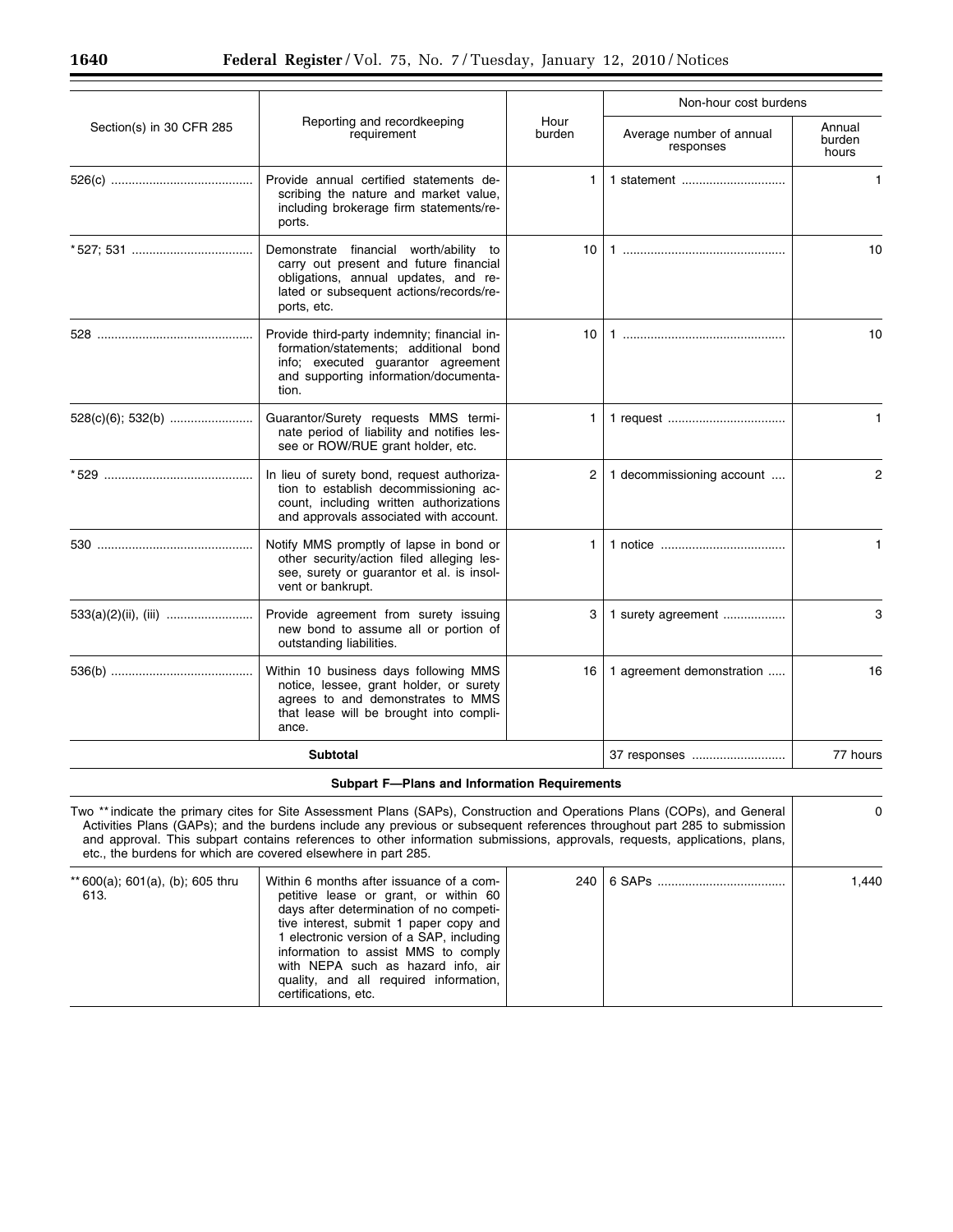|                                                               |                                                                                                                                                                                                                                                                                                                                                                                                                                                                                         |                | Non-hour cost burdens                      |                           |
|---------------------------------------------------------------|-----------------------------------------------------------------------------------------------------------------------------------------------------------------------------------------------------------------------------------------------------------------------------------------------------------------------------------------------------------------------------------------------------------------------------------------------------------------------------------------|----------------|--------------------------------------------|---------------------------|
| Section(s) in 30 CFR 285                                      | Reporting and recordkeeping<br>requirement                                                                                                                                                                                                                                                                                                                                                                                                                                              | Hour<br>burden | Average number of annual<br>responses      | Annual<br>burden<br>hours |
| ** 600(b); 601(c), (d)(1); 606(b);<br>618; 620 thru 629; 633. | If requesting an operations term for com-<br>mercial lease, at least 6 months before<br>the end of site assessment term, sub-<br>mit 1 paper copy and 1 electronic<br>version of a COP, or FERC license ap-<br>plication, including information to assist<br>MMS to comply with NEPA such as<br>hazard info, air quality, and all required<br>information, surveys and/or their re-<br>sults, reports, certifications, project<br>easements, supporting data and infor-<br>mation, etc. | 1,000          |                                            | 3,000                     |
| ** 600(c); 601(a), (b); 640 thru<br>648.                      | Within 6 months after issuance of a com-<br>petitive lease or grant, or within 60<br>days after determination of no competi-<br>tive interest, submit 1 paper copy and<br>1 electronic version of a GAP, including<br>information to assist MMS to comply<br>with NEPA such as hazard info, air<br>quality, and all required information,<br>surveys and reports, certifications,<br>project easements, etc.                                                                            | 240            |                                            | 240                       |
| ** 601(d)(2); 622; 628(f); 632;<br>634; $658(c)(3)$ .         | Submit revised or modified COPs, includ-<br>ing project easements, and all required<br>additional information.                                                                                                                                                                                                                                                                                                                                                                          | 50             | 1 revised or modified COP                  | 50                        |
|                                                               | Until MMS releases financial assurance,<br>respondents must maintain, and pro-<br>vide to MMS if requested, all data and<br>information related to compliance with<br>required terms and conditions of SAP,<br>COP, or GAP.                                                                                                                                                                                                                                                             | 2              | 9 records maintenance/submis-<br>sions.    | 18                        |
|                                                               | Submit revised or modified SAPs and re-<br>quired additional information.                                                                                                                                                                                                                                                                                                                                                                                                               | 50             | 1 revised or modified SAP                  | 50                        |
|                                                               | Noncompetitive leases must submit copy<br>of SAP or GAP consistency certification<br>and supporting documentation.                                                                                                                                                                                                                                                                                                                                                                      | 1.             |                                            | 4                         |
|                                                               | Notify MMS in writing within 30 days of<br>completion of construction and installa-<br>tion activities under SAP.                                                                                                                                                                                                                                                                                                                                                                       | 1.             | 5 completion construction no-<br>tices.    | 5                         |
|                                                               | Submit annual report summarizing find-<br>ings from site assessment activities.                                                                                                                                                                                                                                                                                                                                                                                                         | 30             | 8 annual reports                           | 240                       |
|                                                               | Submit annual, or at other time periods<br>as MMS determines, SAP compliance<br>certification, effectiveness statement,<br>recommendations, reports, supporting<br>documentation, etc.                                                                                                                                                                                                                                                                                                  | 40             | 8 compliance certifications                | 320                       |
|                                                               | Notify MMS in writing before conducting<br>any activities not approved, or provided<br>for, in SAP; provide additional informa-<br>tion if requested.                                                                                                                                                                                                                                                                                                                                   | 10             | 1 notice before activity                   | 10                        |
|                                                               | Include oil spill response plan as required<br>by part 254.                                                                                                                                                                                                                                                                                                                                                                                                                             |                | Burden covered 30 CFR part 254, 1010-0091. | 0                         |
|                                                               | Request deviation from approved COP<br>schedule.                                                                                                                                                                                                                                                                                                                                                                                                                                        | 2              | 1 deviation request                        | 2                         |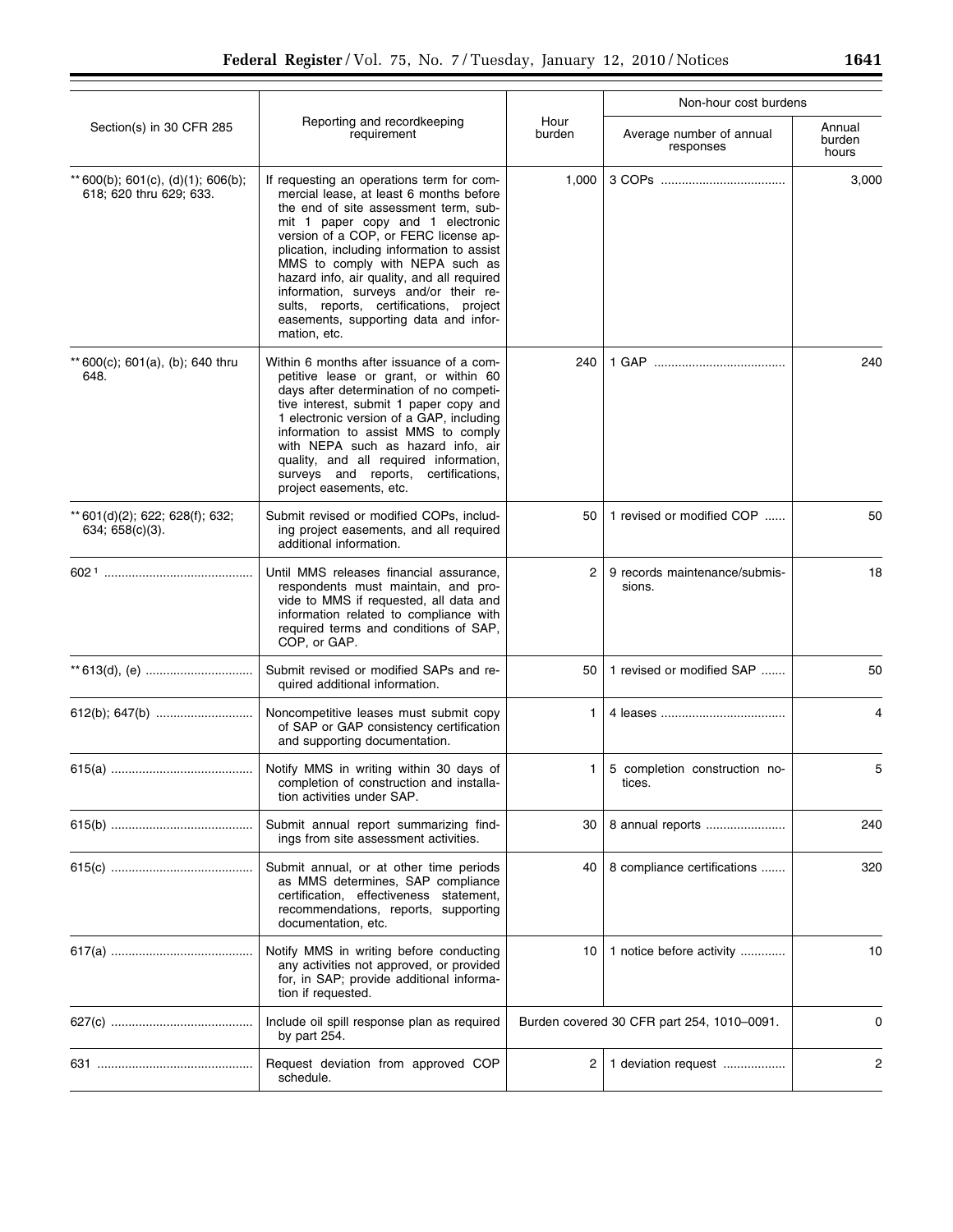|                                   |                                                                                                                                                                                                                                                                                                                                            |                | Non-hour cost burdens                 |                           |
|-----------------------------------|--------------------------------------------------------------------------------------------------------------------------------------------------------------------------------------------------------------------------------------------------------------------------------------------------------------------------------------------|----------------|---------------------------------------|---------------------------|
| Section(s) in 30 CFR 285          | Reporting and recordkeeping<br>requirement                                                                                                                                                                                                                                                                                                 | Hour<br>burden | Average number of annual<br>responses | Annual<br>burden<br>hours |
|                                   | Submit annual, or at other time periods<br>as MMS determines, COP compliance<br>certification, effectiveness statement,<br>recommendations, reports, supporting<br>documentation, etc.                                                                                                                                                     | 80             | 9 compliance certifications           | 720                       |
|                                   | Notify MMS in writing before conducting<br>any activities not approved or provided<br>for in COP, and provide additional in-<br>formation if requested.                                                                                                                                                                                    | 10             | 1 notice before activity              | 10                        |
|                                   | Notify MMS any time commercial oper-<br>ations cease without an approved sus-<br>pension.                                                                                                                                                                                                                                                  | 1              | 1 termination notice                  | $\mathbf{1}$              |
|                                   | Notify MMS in writing no later than 30<br>days after commencing activities asso-<br>ciated with placement of facilities on<br>lease area.                                                                                                                                                                                                  | 1.             | 3 commence notices                    | 3                         |
|                                   | Notify MMS in writing no later than 30<br>days after completion of construction<br>and installation activities.                                                                                                                                                                                                                            | 1.             | 3 completion notices                  | 3                         |
|                                   | Notify MMS in writing at least 7 days be-<br>fore commencing commercial oper-<br>ations.                                                                                                                                                                                                                                                   | 1.             | 3 initial ops notices                 | 3                         |
| ** 642(b); 648(e); 655; 658(c)(3) | Submit revised or modified GAPs and re-<br>quired additional information.                                                                                                                                                                                                                                                                  | 50             | 1 revised or modified GAP             | 50                        |
|                                   | Before beginning construction of OCS fa-<br>cility described in GAP, complete sur-<br>vey activities identified in GAP and<br>submit initial findings. This only in-<br>cludes the time involved in submitting<br>the findings; it does not include the sur-<br>vey time as these surveys would be<br>conducted as good business practice. | 30             | 5 surveys/reports                     | 150                       |
|                                   | Notify MMS in writing within 30 days of<br>completing installation activities under<br>the GAP.                                                                                                                                                                                                                                            | 1.             | 5 completion notices                  | 5                         |
|                                   | Submit annual report summarizing find-<br>ings from activities conducted under<br>approved GAP.                                                                                                                                                                                                                                            | 30             | 8 annual reports                      | 240                       |
|                                   | Submit annual, or at other time periods<br>as MMS determines, GAP compliance<br>certification, recommendations, reports,<br>etc.                                                                                                                                                                                                           | 40             | 8 compliance certifications           | 320                       |
|                                   | Notify MMS in writing before conducting<br>any activities not approved or provided<br>for in GAP, and provide additional in-<br>formation if requested.                                                                                                                                                                                    | 10             | 1 notice before activity              | 10                        |
|                                   | Notify MMS if at any time approved GAP<br>activities cease without an approved<br>suspension.                                                                                                                                                                                                                                              | 1              | 1 termination notice                  | 1                         |
|                                   | If after construction, cable or pipeline de-<br>viate from approved COP or GAP, no-<br>tify affected lease operators and ROW/<br>RUE grant holders of deviation and<br>provide MMS evidence of such notices.                                                                                                                               | 3              | 1 deviation notice/MMS evi-<br>dence. | 3                         |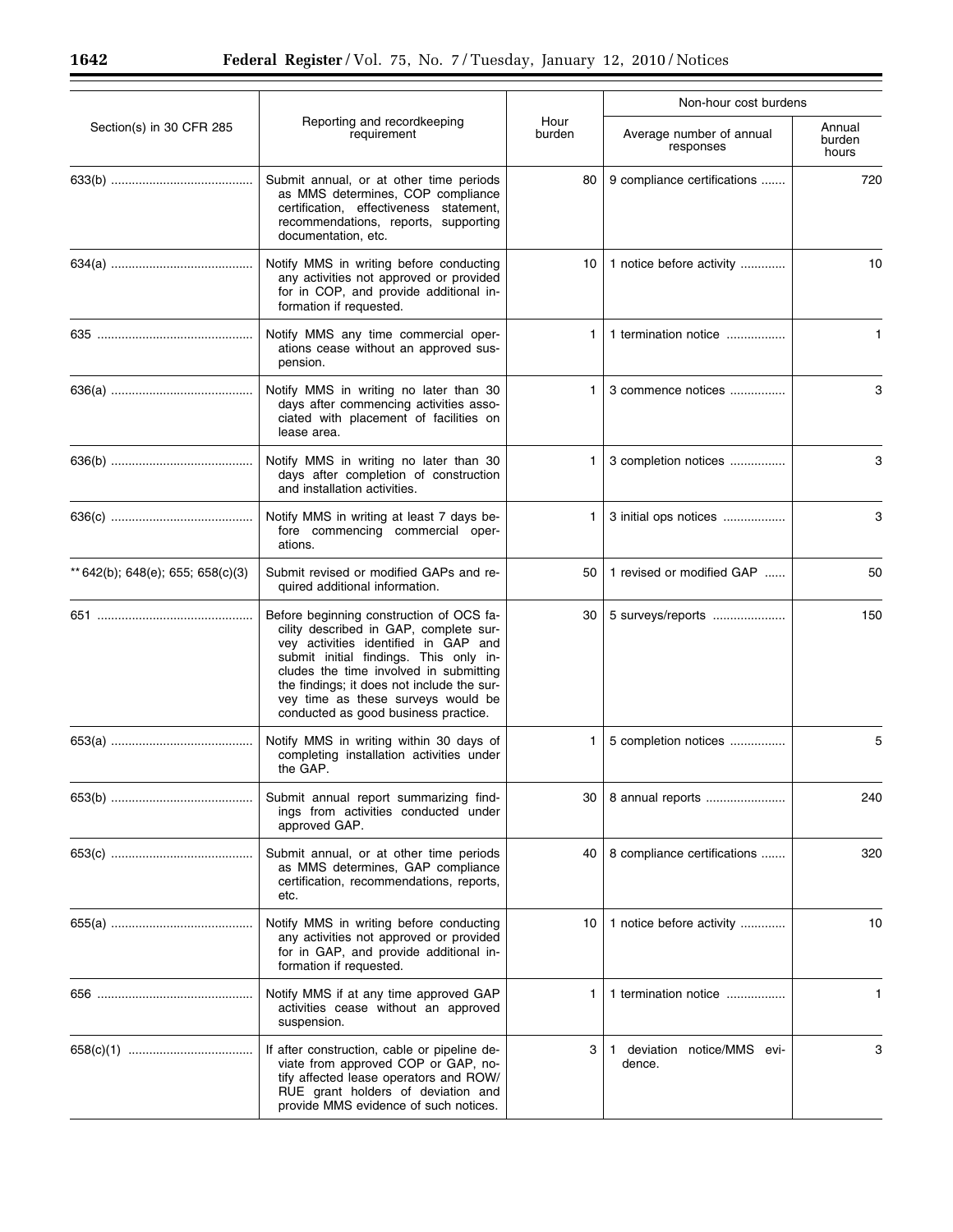|                               |                                                                                                                                                                                                                                                                                                                                                                                               |                | Non-hour cost burdens                            |                           |
|-------------------------------|-----------------------------------------------------------------------------------------------------------------------------------------------------------------------------------------------------------------------------------------------------------------------------------------------------------------------------------------------------------------------------------------------|----------------|--------------------------------------------------|---------------------------|
| Section(s) in 30 CFR 285      | Reporting and recordkeeping<br>requirement                                                                                                                                                                                                                                                                                                                                                    | Hour<br>burden | Average number of annual<br>responses            | Annual<br>burden<br>hours |
|                               | Determine appropriate air quality mod-<br>eling protocol, conduct air quality mod-<br>eling, and submit 3 copies of air quality<br>modeling report and 3 sets of digital<br>files as supporting information to plans.                                                                                                                                                                         | 70             | 10 air quality modeling reports/<br>information. | 700                       |
|                               | <b>Subtotal</b>                                                                                                                                                                                                                                                                                                                                                                               |                | 108 responses                                    | 7,598                     |
|                               | Subpart G-Facility Design, Fabrication, and Installation                                                                                                                                                                                                                                                                                                                                      |                |                                                  |                           |
|                               | Three *** indicate the primary cites for the reports discussed in this subpart, and the burdens include any previous or subse-<br>quent references throughout part 285 to submitting and obtaining approval. This subpart contains references to other informa-<br>tion submissions, approvals, requests, applications, plans, etc., the burdens for which are covered elsewhere in part 285. |                |                                                  | 0                         |
| *** 700(a)(1), (b), (c); 701  | Submit Facility Design Report, including 1<br>paper copy and 1 electronic copy of<br>the cover letter, certification statement,<br>and all required information (1-3 paper<br>or electronic copies as specified).                                                                                                                                                                             | 200            | 3 Facility Design Reports                        | 600                       |
|                               | Submit 1 paper copy and 1 electronic<br>copy of a Fabrication and Installation<br>Report, certification statement and all<br>required information.                                                                                                                                                                                                                                            | 160            | 3 Fabrication & Installation Re-<br>ports.       | 480                       |
| 705(a)(3); 707; 712           | Certified Verification Agent (CVA) con-<br>ducts independent assessment of the<br>facility design and submits reports to<br>lessee or grant holder and MMS-in-<br>terim reports if required, and 1 elec-<br>tronic copy and 1 paper copy of the<br>final report.                                                                                                                              | 100            | 3 CVA design interim reports                     | 300                       |
|                               |                                                                                                                                                                                                                                                                                                                                                                                               | 100            | 3 CVA final reports                              | 300                       |
| 705(a)(3); 708; 709; 710; 712 | CVA conducts independent assessments<br>on the fabrication and installation activi-<br>ties, informs lessee or grant holder if<br>procedures are changed or design<br>specifications are modified; and sub-<br>mits reports to lessee or grant holder<br>and MMS-interim reports if required,<br>and 1 electronic copy and 1 paper<br>copy of the final report.                               | 100            | 3 CVA interim reports                            | 300                       |
|                               |                                                                                                                                                                                                                                                                                                                                                                                               | 100            | 3 CVA final reports                              | 300                       |
| 703***; 705(a)(3); 711; 712   | CVA/project engineer monitors major<br>project modifications and repairs and<br>submits reports to lessee or grant hold-<br>er and MMS-interim reports if re-<br>quired, and 1 electronic copy and 1<br>paper copy of the final report.                                                                                                                                                       | 20             | 1 interim report                                 | 20                        |
|                               |                                                                                                                                                                                                                                                                                                                                                                                               | 15             |                                                  | 15                        |
|                               | Request waiver of CVA requirement in<br>writing;<br>lessee must demonstrate<br>standard design and best practices.                                                                                                                                                                                                                                                                            | 40             |                                                  | 40                        |
|                               | Submit for approval with SAP, COP, or<br>GAP, initial nominations for a CVA or<br>new replacement CVA nomination, and<br>required information.                                                                                                                                                                                                                                                | 16             | 13 new CVA nominations                           | 208                       |
|                               | Lessee or grant holder notify MMS if<br>modifications identified by CVA/project<br>engineer are accepted.                                                                                                                                                                                                                                                                                     | 1              |                                                  | $\mathbf{1}$              |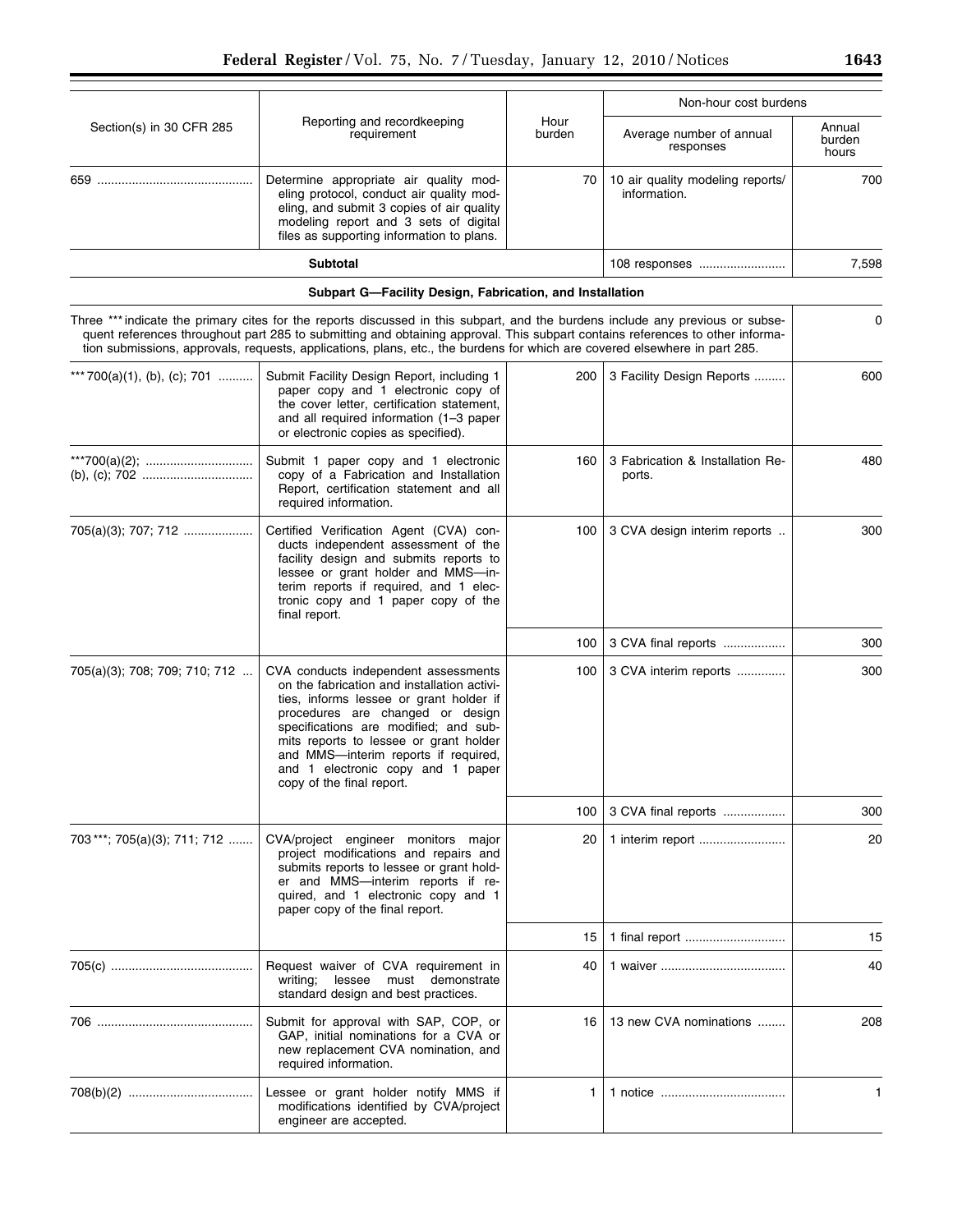|                                         |                                                                                                                                                                                                                                                                                                                                                                                                                                                                                      |                | Non-hour cost burdens                 |                           |  |
|-----------------------------------------|--------------------------------------------------------------------------------------------------------------------------------------------------------------------------------------------------------------------------------------------------------------------------------------------------------------------------------------------------------------------------------------------------------------------------------------------------------------------------------------|----------------|---------------------------------------|---------------------------|--|
| Section(s) in 30 CFR 285                | Reporting and recordkeeping<br>requirement                                                                                                                                                                                                                                                                                                                                                                                                                                           | Hour<br>burden | Average number of annual<br>responses | Annual<br>burden<br>hours |  |
| 709(a)(14); 710(a)(2), (e) <sup>1</sup> | Make fabrication quality control, installa-<br>tion towing, and other records available<br>to CVA/project engineer for review (re-<br>tention required by §285.714).                                                                                                                                                                                                                                                                                                                 |                | 3 records retention                   | 3                         |  |
|                                         | Notify MMS within 10 business days after<br>commencing commercial operations.                                                                                                                                                                                                                                                                                                                                                                                                        | 1.             | 2 commence notices                    | $\overline{c}$            |  |
|                                         | Until MMS releases financial assurance,<br>compile, retain, and make available to<br>MMS and/or CVA the as-built drawings,<br>design assumptions/analyses, sum-<br>mary of fabrication and installation ex-<br>amination records, inspection results,<br>and records of repairs not covered in<br>inspection report. Record original and<br>relevant material test results of all pri-<br>mary structural<br>materials;<br>retain<br>records during all stages of construc-<br>tion. | 100            |                                       | 300                       |  |
|                                         | Subtotal                                                                                                                                                                                                                                                                                                                                                                                                                                                                             |                | 43 responses                          | 2,869                     |  |
|                                         | Subpart H-Environmental and Safety Management, Inspections, and Facility Assessments for Activities Conducted Under SAPs,<br><b>COPs, and GAPs</b>                                                                                                                                                                                                                                                                                                                                   |                |                                       |                           |  |
|                                         | Notify MMS if endangered or threatened<br>species, or their designated critical<br>habitat, may be in the vicinity of the<br>lease or grant or may be affected by<br>lease or grant activities.                                                                                                                                                                                                                                                                                      | 1.             |                                       | $\overline{2}$            |  |
|                                         | Submit information to ensure proposed<br>activities will be conducted in compli-<br>ance with the Endangered Species Act<br>(ESA) and Marine Mammal Protection<br>Act (MMPA); including, agreements<br>and mitigating measures designed to<br>avoid or minimize adverse effects and<br>incidental take of endangered species<br>or critical habitat.                                                                                                                                 | 6              | 2 ESA/MMPA submissions                | 12                        |  |
|                                         | Notify MMS of archaeological resource<br>within 72 hours of discovery.                                                                                                                                                                                                                                                                                                                                                                                                               | 3              | 1 archaeological notice               | 3                         |  |
|                                         | If requested, conduct further archae-<br>ological investigations and submit re-<br>port.                                                                                                                                                                                                                                                                                                                                                                                             | 10             | 1 archaeological report               | 10                        |  |
|                                         | If applicable, submit payment for MMS<br>costs in carrying out National Historic<br>Preservation Act responsibilities.                                                                                                                                                                                                                                                                                                                                                               | .5             |                                       | $.5\,$                    |  |
|                                         | If required, conduct additional surveys to<br>define boundaries and avoidance dis-<br>tances and submit report.                                                                                                                                                                                                                                                                                                                                                                      | 15             | 2 survey/report                       | 30                        |  |
| 810***; 632(b)                          | Submit safety management system de-<br>scription with the SAP, COP, or GAP.                                                                                                                                                                                                                                                                                                                                                                                                          | 35             | 10 safety management sys-<br>tems.    | 350                       |  |
|                                         | Report within 24 hours when any re-<br>quired equipment taken out of service<br>for more than 12 hours; provide written<br>confirmation if reported orally.                                                                                                                                                                                                                                                                                                                          | .5             | 3 equipment reports                   | 1.5                       |  |
|                                         |                                                                                                                                                                                                                                                                                                                                                                                                                                                                                      | 1              | 1 written confirmation                | 1                         |  |
|                                         | Notify MMS when equipment returned to                                                                                                                                                                                                                                                                                                                                                                                                                                                | .5             | 3 return to service notices           | 1.5                       |  |

service; provide written confirmation if

oral notice.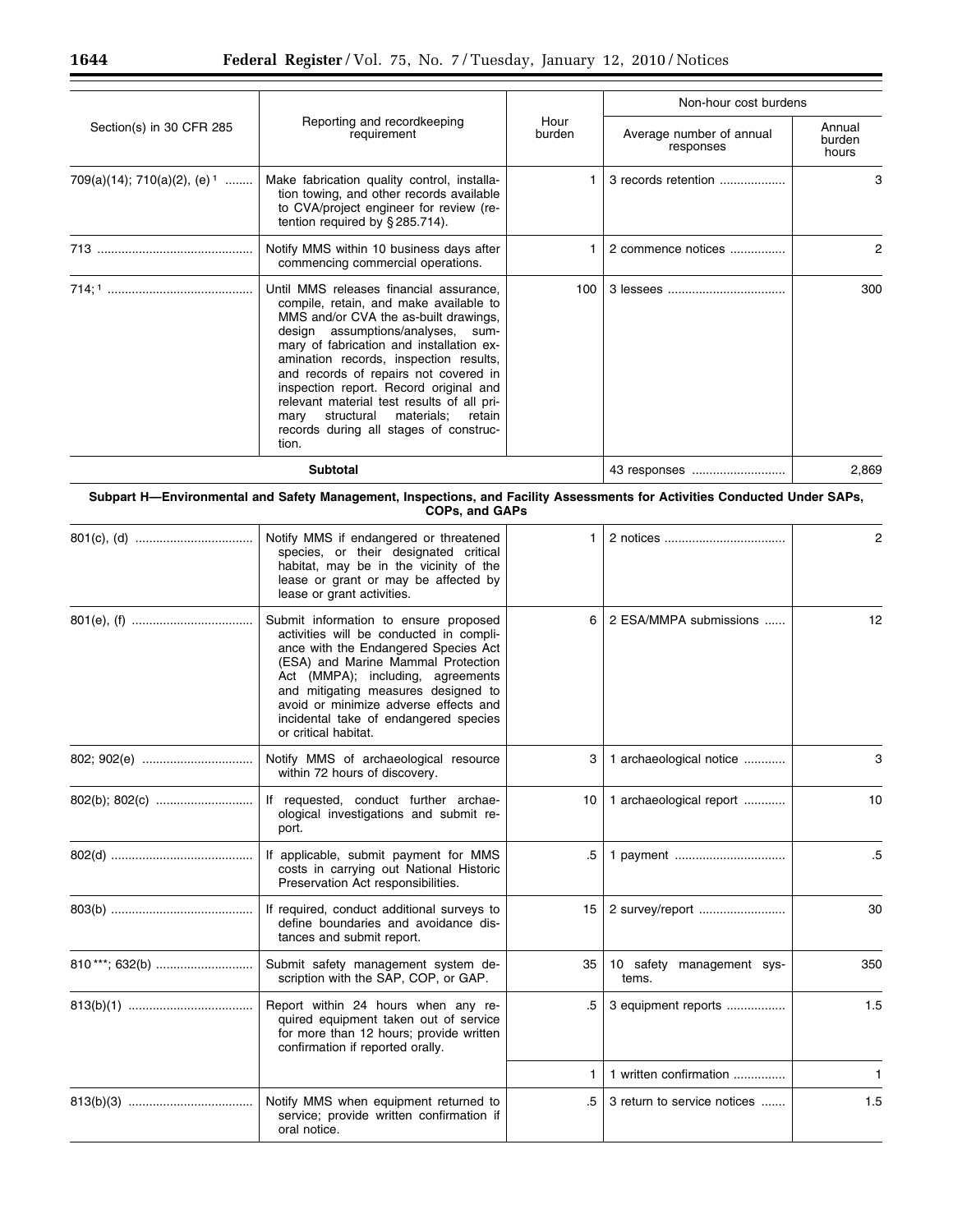|                           |                                                                                                                                                                                                                                               |                | Non-hour cost burdens                           |                           |
|---------------------------|-----------------------------------------------------------------------------------------------------------------------------------------------------------------------------------------------------------------------------------------------|----------------|-------------------------------------------------|---------------------------|
| Section(s) in 30 CFR 285  | Reporting and recordkeeping<br>requirement                                                                                                                                                                                                    | Hour<br>burden | Average number of annual<br>responses           | Annual<br>burden<br>hours |
|                           | When required, analyze cable, P/L, or fa-<br>cility damage or failures to determine<br>cause and as soon as available submit<br>comprehensive written report.                                                                                 | 1.5            | 1 analysis report                               | 1.5                       |
|                           | Submit plan of corrective action report on<br>observed detrimental effects on cable,<br>P/L, or facility within 30 days of dis-<br>covery; take remedial action and sub-<br>mit report of remedial action within 30<br>days after completion. | 2              | 1 corrective action plan and re-<br>port.       | 2                         |
|                           | Until MMS releases financial assurance,<br>maintain records of design, construc-<br>tion, operation, maintenance, repairs,<br>and investigation on or related to lease<br>or ROW/RUE area; make available to<br>MMS for inspection.           | 1.             | 4 records retention                             | 4                         |
|                           | Request reimbursement within 90 days<br>for food, quarters, and transportation<br>provided to MMS reps during inspec-<br>tion.                                                                                                                | 2              | 1 reimbursement request                         | 2                         |
|                           | Develop annual self inspection plan cov-<br>ering all facilities; retain with records,<br>and make available to MMS upon re-<br>quest.                                                                                                        | 24             | 4 self assessment plans                         | 96                        |
|                           | Conduct annual self inspection and sub-<br>mit report by November 1.                                                                                                                                                                          | 36             | 4 annual reports                                | 144                       |
|                           | Based on API RP 2A-WSD, perform as-<br>sessment of structures, initiate mitiga-<br>tion actions for structures that do not<br>pass assessment process, retain infor-<br>mation, and make available to MMS<br>upon request.                    | 60             | 4 assessments and mitigation<br>actions.        | 240                       |
| 830(a), (c); 831 thru 833 | Immediately report incidents to MMS via<br>oral communications, submit written fol-<br>low-up report within 15 business days<br>after the incident, and submit any re-<br>quired additional information.                                      | Oral<br>.5     | 6 incidents                                     | 3                         |
|                           |                                                                                                                                                                                                                                               | Written<br>4   | 1 incident                                      | 4                         |
|                           | Report oil spills as required by part 254                                                                                                                                                                                                     |                | Burden covered by 1010-0091, 30 CFR part<br>254 | 0                         |
|                           | <b>Subtotal</b>                                                                                                                                                                                                                               |                | 52 responses                                    | 908                       |

Four \*\*\*\* indicate the primary cites for the reports discussed in this subpart, and the burdens include any previous or subsequent references throughout part 285 to submitting and obtaining approval. This subpart contains references to other information submissions, approvals, requests, applications, plans, etc., the burdens for which are covered elsewhere in part 285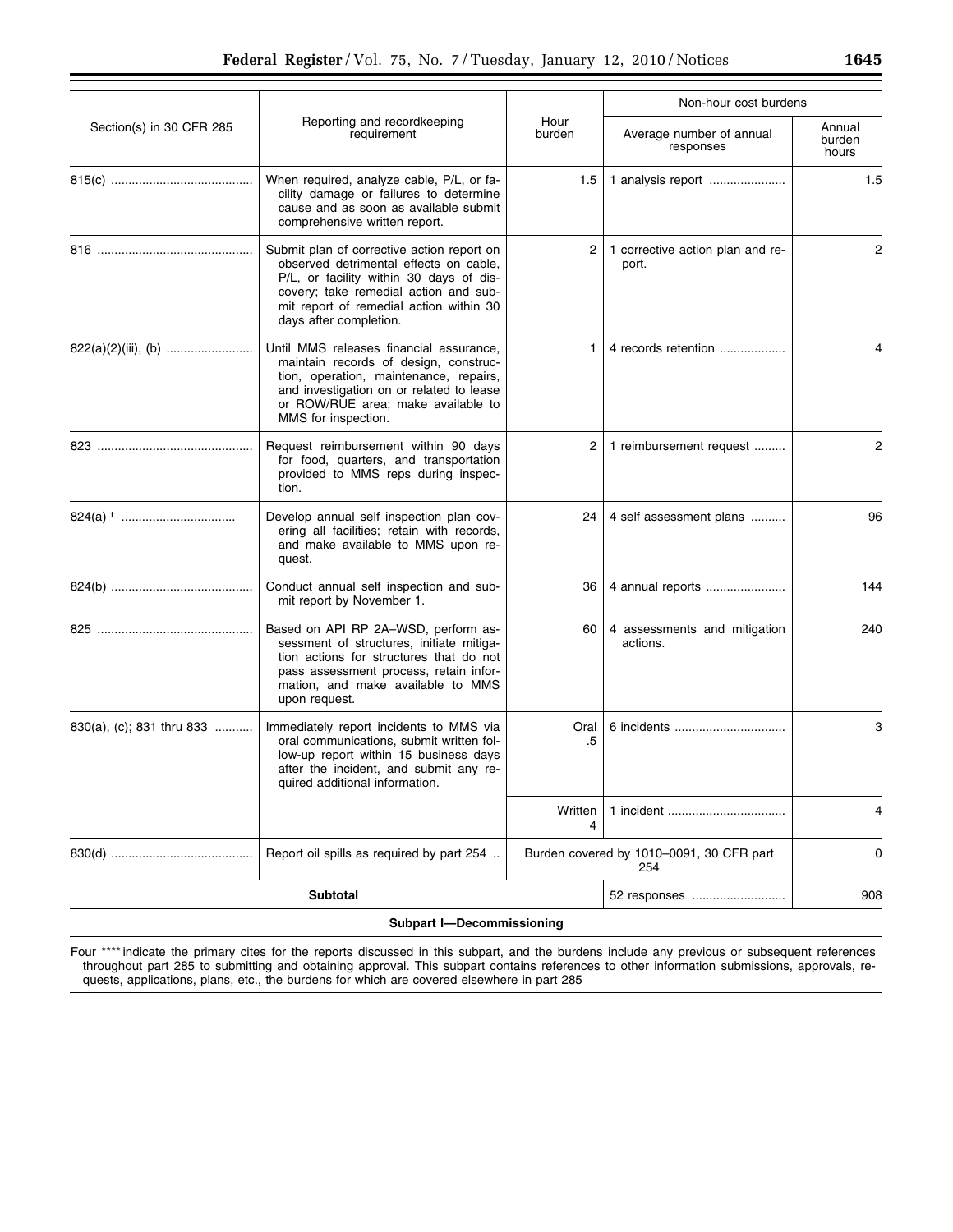|                                                          |                                                                                                                                                                                                                                                                                                                                                                                                                                                                                                                                                                                                                                                                                      |                | Non-hour cost burdens                 |                           |
|----------------------------------------------------------|--------------------------------------------------------------------------------------------------------------------------------------------------------------------------------------------------------------------------------------------------------------------------------------------------------------------------------------------------------------------------------------------------------------------------------------------------------------------------------------------------------------------------------------------------------------------------------------------------------------------------------------------------------------------------------------|----------------|---------------------------------------|---------------------------|
| Section(s) in 30 CFR 285                                 | Reporting and recordkeeping<br>requirement                                                                                                                                                                                                                                                                                                                                                                                                                                                                                                                                                                                                                                           | Hour<br>burden | Average number of annual<br>responses | Annual<br>burden<br>hours |
| ** 902(b), (c), (d), (f); 905, 906;<br>907; 908(c); 909. | Submit for approval 1 paper copy and 1<br>electronic copy of the SAP, COP, or<br>GAP decommissioning application and<br>site clearance plan at least 2 years be-<br>fore decommissioning activities begin,<br>90 days after completion of activities,<br>or 90 days after cancellation, relin-<br>quishment, or other termination of<br>lease or grant. Include documentation<br>of coordination efforts w/States, local or<br>tribal governments, requests that cer-<br>tain facilities remain in place for other<br>activities, be converted to an artificial<br>reef, or be toppled in place. Submit ad-<br>ditional information requested or modify<br>and resubmit application. | 20             | 1 decommissioning application         | 20                        |
|                                                          | Notify MMS at least 60 days before com-<br>mencing decommissioning activities.                                                                                                                                                                                                                                                                                                                                                                                                                                                                                                                                                                                                       | 1.             | 1 decommissioning notice              |                           |
|                                                          | Within 60 days after removing a facility,<br>verify to MMS that site is cleared.                                                                                                                                                                                                                                                                                                                                                                                                                                                                                                                                                                                                     |                | 1 removal verification                |                           |
|                                                          | Within 60 days after removing a facility,<br>cable, or pipeline, submit a written re-<br>port.                                                                                                                                                                                                                                                                                                                                                                                                                                                                                                                                                                                       | 8              | 1 removal report                      | 8                         |

MMS does not anticipate decommissioning activities for at least 5 years so the requirements have been given a minimal burden

| <b>Subtotal</b>                                                                       |                                                                                                                                                                                                                                                                         |    | 4 responses                                      | 30 |  |  |
|---------------------------------------------------------------------------------------|-------------------------------------------------------------------------------------------------------------------------------------------------------------------------------------------------------------------------------------------------------------------------|----|--------------------------------------------------|----|--|--|
| Subpart J-RUEs for Energy and Marine-Related Activities Using Existing OCS Facilities |                                                                                                                                                                                                                                                                         |    |                                                  |    |  |  |
|                                                                                       | Contact owner of existing facility and/or<br>lessee of the area to reach preliminary<br>agreement to use facility and obtain<br>concurring signatures; submit request<br>to MMS for an alternative use RUE, in-<br>cluding all required information/modi-<br>fications. |    | 1 request for RUE to use exist-<br>ing facility. |    |  |  |
|                                                                                       | Submit indication of competitive interest<br>in response to Federal Register notice.                                                                                                                                                                                    | 4  |                                                  |    |  |  |
|                                                                                       | Submit description of proposed activities<br>and required information in response to<br>Federal Register notice of competitive<br>offering.                                                                                                                             | 5  | 1 submission                                     | 5  |  |  |
|                                                                                       | Lessee or owner of facility submits deci-<br>sion to accept or reject proposals<br>deemed acceptable by MMS.                                                                                                                                                            |    |                                                  | 1. |  |  |
|                                                                                       | Request renewal of Alternate Use RUE                                                                                                                                                                                                                                    | 6. | 1 renewal request                                | 6  |  |  |
|                                                                                       | Provide financial assurance as MMS de-<br>termines in approving RUE for an exist-<br>ing facility, including additional security<br>if required.                                                                                                                        |    | 1 bond or other security                         | 1. |  |  |
|                                                                                       | Submit request for assignment of an al-<br>ternative use RUE for an existing facil-<br>ity, including all required information.                                                                                                                                         |    | 1 RUE assignment request                         |    |  |  |
|                                                                                       | Request relinguishment of RUE for an<br>existing facility.                                                                                                                                                                                                              | 1. | 1 RUE relinquish                                 | 1  |  |  |

Ξ